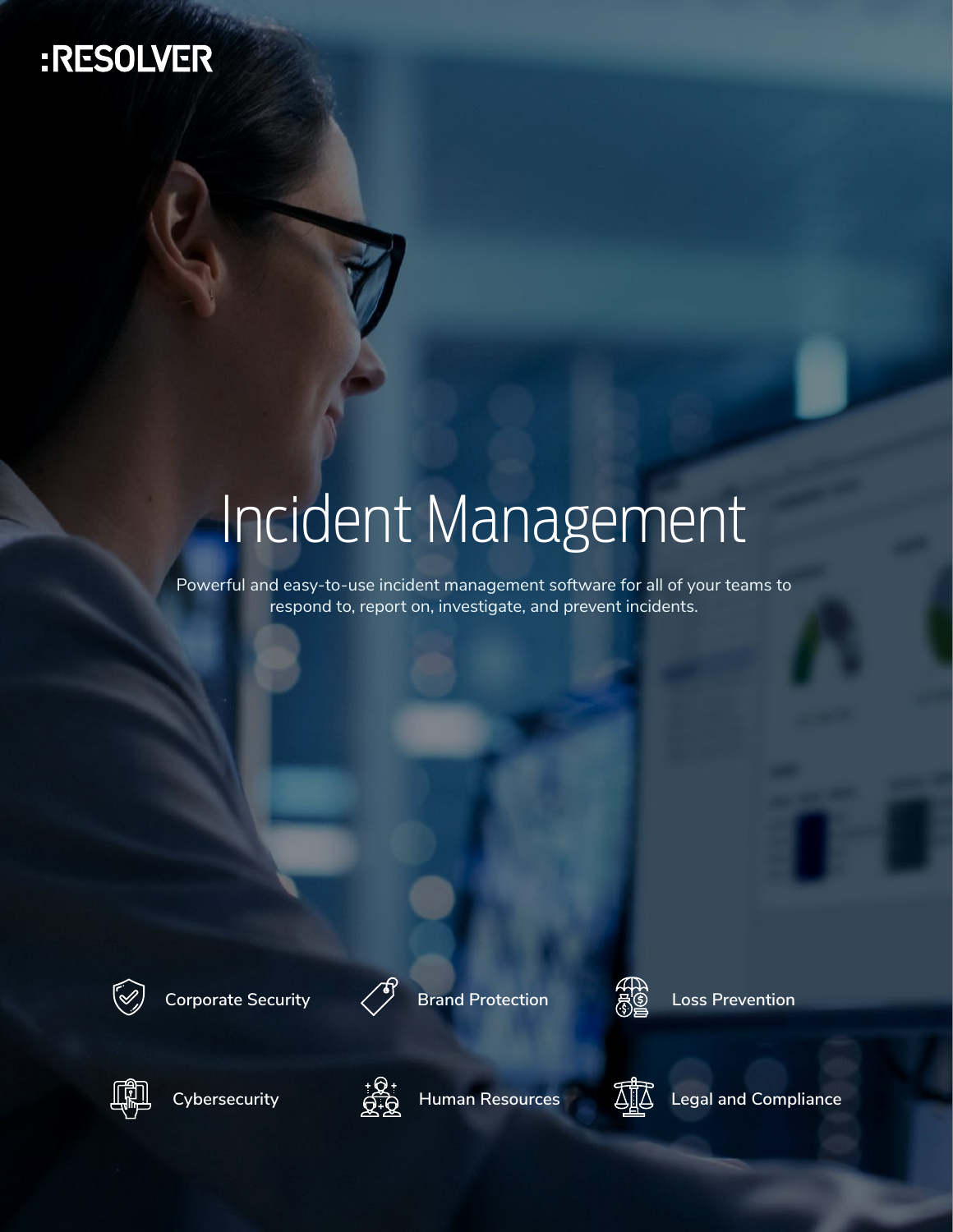## Incident & Investigations Management

Resolver's incident management software drives the insight you need to be able to efficiently reduce incidents and their subsequent impacts on your organization. We make it easy for your end users to accurately capture incident data through fully configurable screens, simple and dynamic forms that only ask for the required data, and builtin guidance to reduce the need for user training. By standardizing and simplifying incident capture, you will get better data to work with.



With great data, comes great insight. Centralized data makes reporting as simple as clicking a button. Configurable reports can break down incident data across locations, regions, business units, and incident types so you can get the answers you need.

Easily understand what's happening and why; identify opportunities to strengthen the protection of your organization; and report incident risk, magnitude, and losses based on their estimated financial impact.

#### **Features:**

- **Submission portals for gathering information and initial incident details from employees or via** anonymous access for the public or whistle blowers.
- Initial triage and final review workflow data is sent seamlessly from first line supervisors to accept to escalation for higher severity incidents, to managers to approve.
- Relationship maps allow you to identify trends between the information in your database so you can make informed decisions on remediation, recovery, and mitigation.
- **Consider relationships between investigations and incidents to get a comprehensive** picture of all information relevant to an investigation. Quickly isolate trends and visualize relationships between incidents, individuals, objects, locations and more.

This application is highly configurable to specific use cases, including:

#### **BRAND PROTECTION**

Manage every part of the brand protection process from data entry, investigations, case management, and analysis. Determine full accountability, including chain of custody, audit trail, and court admissibility. Visually link people, places, and things to gain a more holistic picture.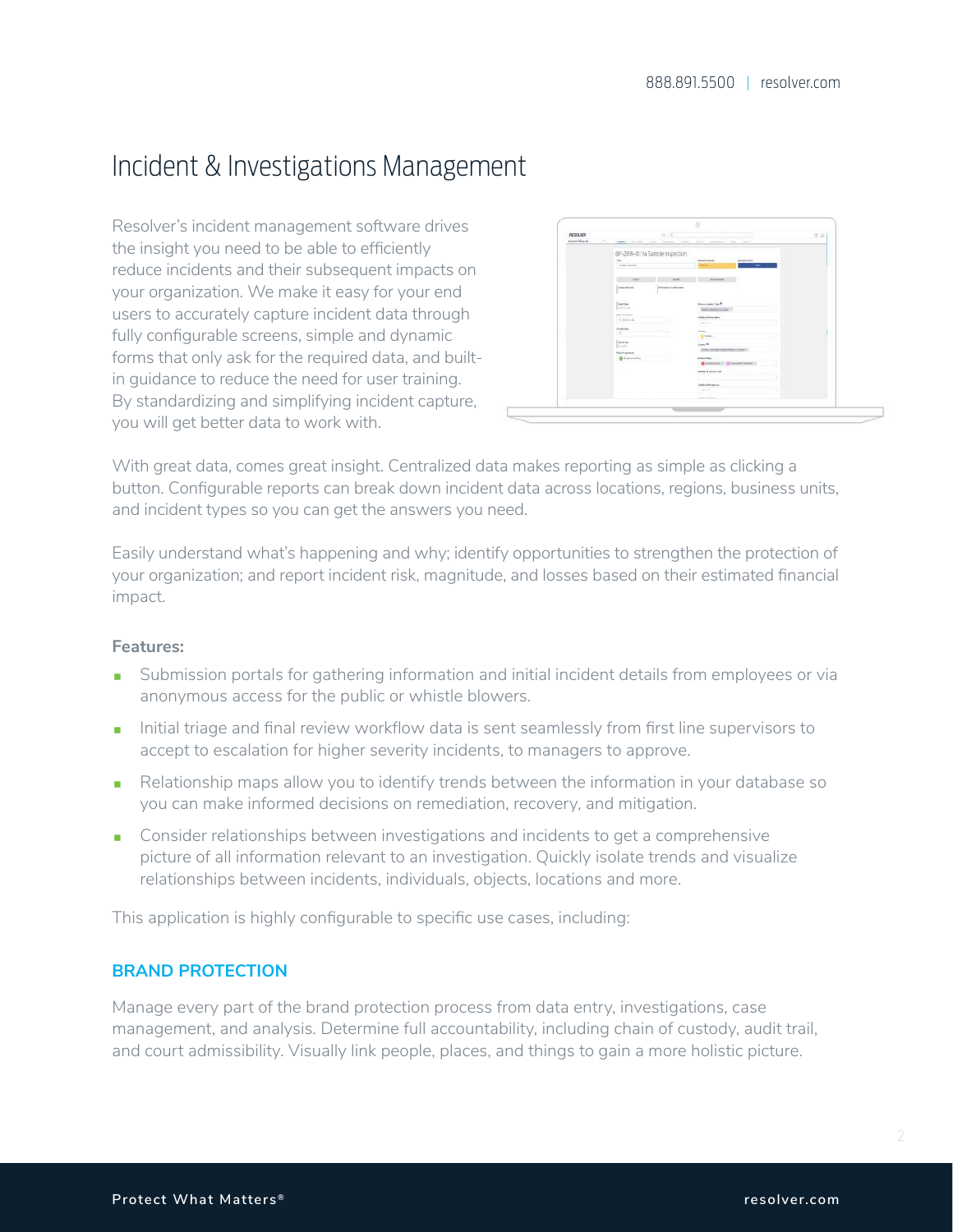" The benefits that we get from [Resolver's software] is immense. It enables clients to have a good view of what's happening at the operational level and what their offices are doing. It's added a lot of value to their bottom line.

**"** 

– Adrian (Jorrie) Jordaan Founder and CEO, Assurance Protection Group

#### **LOSS PREVENTION**

Discover the source of inventory discrepancies, reduce organizational risk, and seamlessly manage audits and investigations. Monitor your loss data using reports that show key loss prevention metrics, including loss values, loss events, and loss types. Quickly connect disparate data to a unified intelligence picture.

#### **IT SECURITY**

Record details of critical system events including system, server, application, or IP/MAC details. Spot trends and manage processes for exception reviews and approval or escalations for investigators.

## Threat & Case Management

With Resolver's Threat & Case Management, your team doesn't have to wait for an incident to occur to investigate. Quickly assess and classify new information that your security team receives daily through tips, complaints, concerns, or requests so you can minimize the risk or mitigate the threat before a serious incident occurs.

Visualize relationships and trends between incidents, individuals, objects, locations, and more so you can correlate leading indicators of threats that allow you to better prepare and respond. Consolidate related incident and investigation data into case records for comprehensive tracking, analysis, and reporting.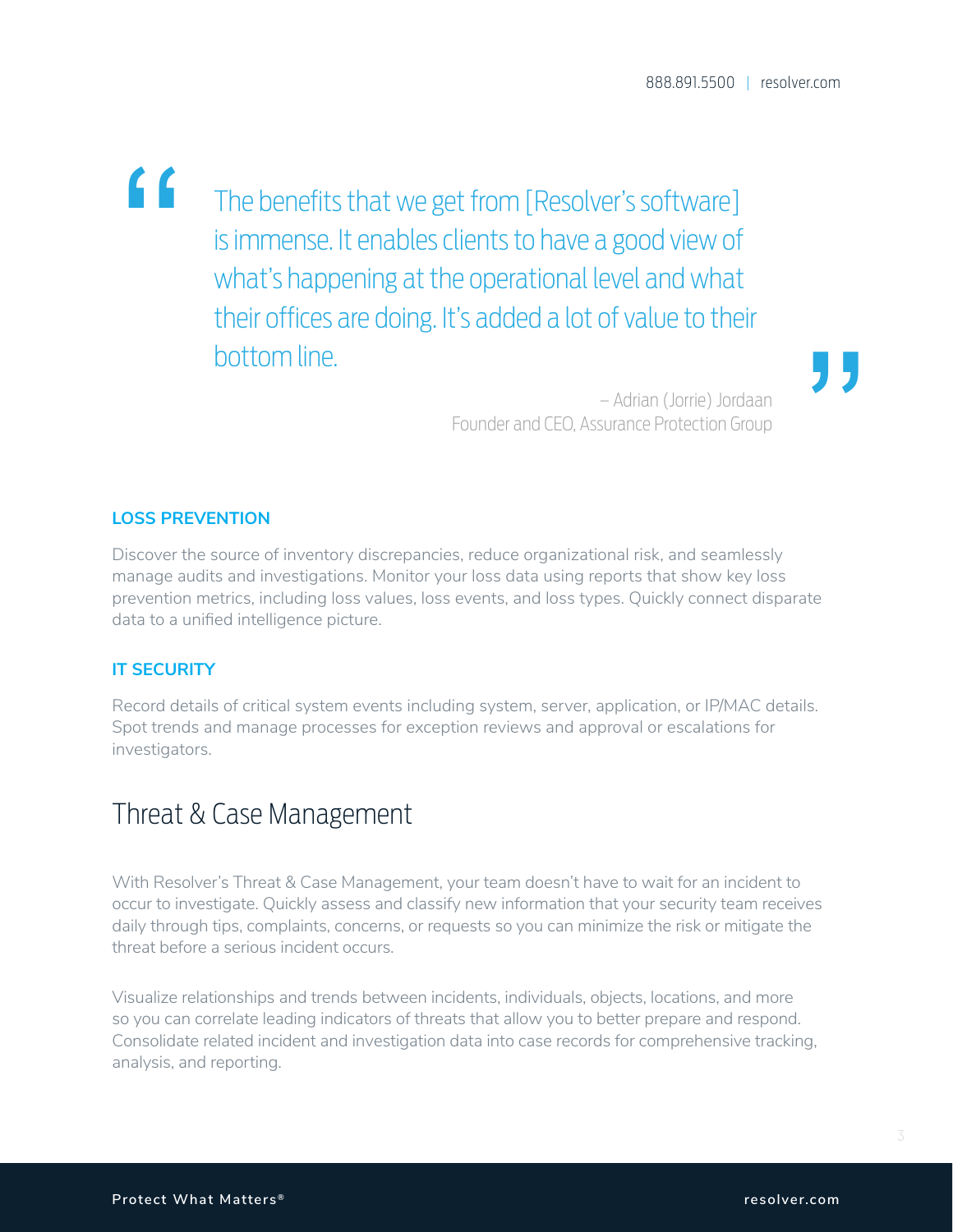#### **Features:**

- Manage the work load of investigators to know who is assigned to which cases, how many are open, and how long they have been active.
- Investigators can share outcomes and findings, track time spent on tasks, document evidence collected, and record interviews conducted.
- Related people, places, and incidents create a network to enable quick and effective identification of trends.

## Enterprise Security Risk Management

New risk management capabilities enable security teams to better understand the relationship of incident data to your risks so that you can make data-driven decisions and investments to further reduce your organization's security risk. Identify and quantify your enterprise's locations and assets and track the threats, vulnerabilities and counter measures against your risk register for each. Implementing an ESRM program with Resolver will improve alignment to your organization's risks and will enable you to better communicate the impact of incidents and the value of security.

Resolver's Security Audit component helps you assess vulnerabilities and proactively identify gaps in safeguards to ensure corrective actions are addressed that will keep your organization safe and secure. With security audit functionality, you can model any audit process for routine inspections by requirements, areas, or specific systems and assets. Use Resolver to manage the issues through to remediation and spot trends at a single location or a pattern of issues with a particular requirement across the organization.



#### **Features:**

- I Identify assets and key stakeholders by aligning to the business unit or department goals and objectives to quantify asset value.
- Understand the underlying trend in incident data as it relates to assets and impacts business groups.
- Perform root cause analysis for high impact incidents to understand the related counter measures or policy effectiveness to mitigating the loss compared to your organizations' total exposure during the event.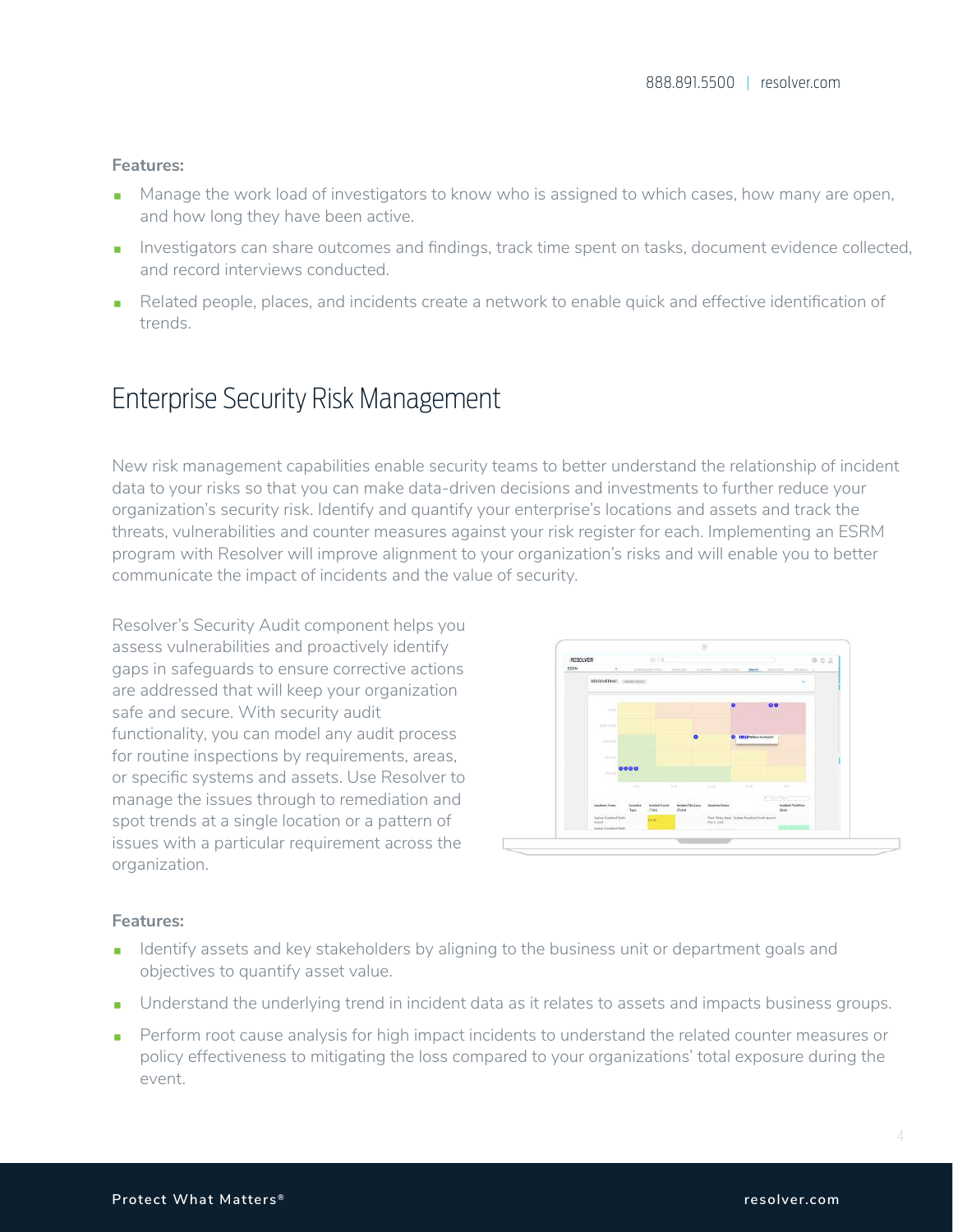## Command Center

Resolver's Command Center provides clarity into your security operations by combining dispatch functions, integrations to access control systems, and mobile solutions for the field. It ensures your command center has the tools it needs to monitor for events, know who and where your officers are, and includes guidance on how to respond with on screen timers to focus on SLA times and Standard Operating Procedures to ensure protocols are followed.



Command Center integrates with existing security systems to bring event identification, response management, and officer and dispatcher communication together into one centralized application.

#### **Features:**

- Situational awareness of all active events including where they are happening and who is available to respond.
- Built-in data collection to ensure the people and files can be attached to the incident during the response by dispatchers in the Command Center or by officers on mobile devices.
- Leverage out-of-the-box integrations from leading access control systems to surface alarms in a single system and automate responses to minimize data entry and provide operating procedures to ensure the right level of response.

## You're In Good Company

Over 1,000 of the world's largest organizations use our cloud software to protect their employees, customers, data, brand, inventory, and shareholders.